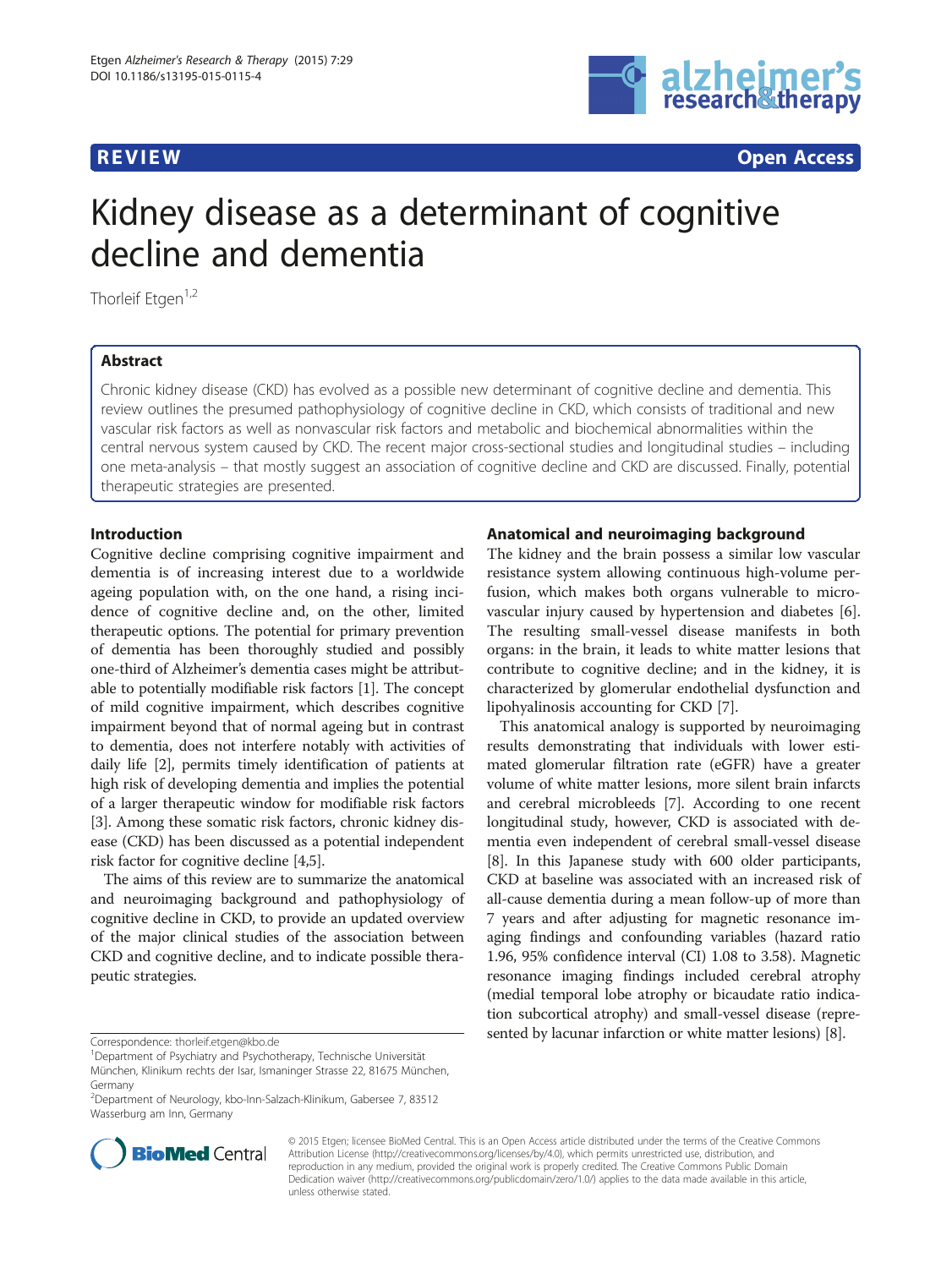#### Pathophysiology of cognitive decline in chronic kidney disease

Traditional vascular risk factors such as hypertension, diabetes mellitus, hyperlipidemia, cigarette smoking and cardiovascular disease with myocardial infarction and atrial fibrillation have been linked to cognitive decline in patients with CKD [\[5](#page-5-0)] (Figure 1).

Nontraditional vascular risk factors including hyperhomocysteinemia, hemostatic abnormalities or hypercoaguable states, inflammation and oxidative stress are also associated with cognitive impairment in patients with renal failure [\[4\]](#page-5-0). Possible mechanisms comprise direct prothrombotic effects on the vascular system leading to large-vessel and small-vessel disease. Furthermore, endothelial dysfunction mediated by hyperhomocysteinemia is associated with ischemic leukoaraiosis [[9\]](#page-5-0). Finally, hyperhomocysteinemia has a direct neurotoxicity through overstimulation of N-methyl-D-aspartate receptors [\[10](#page-5-0)].

In addition, nonvascular risk factors might further contribute to cognitive decline in patients with CKD. Anemia in CKD has been associated with cognitive impairment, and treatment of anemia showed a progressive effect on improving cognitive function in CKD patients [\[11](#page-5-0)]. Multiple medications are required in CKD patients and the optimal dosing of several medications is unclear; these patients are therefore more susceptible to side effects and interactions between medications [\[5](#page-5-0)]. Sleep disturbances are frequent in patients with end-stage CKD, resulting in impaired concentration, excessive daytime fatigue and possibly cognitive dysfunction [\[12](#page-5-0)].

Finally, multifactorial metabolic and biochemical abnormalities within the central nervous system in renal failure might further account for cognitive impairment. Secondary hyperparathyroidism leading to an increased calcium uptake impairs metabolism of neurotransmitters such as brain gamma-aminobutyric acid, norepinephrine and acetylcholine [[13](#page-5-0)]. Amino acid derangements (mainly glutamine, glycine, aromatic and branched-chain amino acids) leading to subsequent imbalance of neurotransmitters – mainly gamma-aminobutyric acid, dopamine and serotonin – contribute to cognitive impairment [[14](#page-5-0)]. Uremic toxins such as guanidine compounds (creatinine, guanidine, and so forth) also have a neurotoxic effect by activation of N-methyl-D-aspartate receptors and concomitant inhibition of gamma-aminobutyric acid receptors [\[15](#page-5-0)].

#### Overview of major studies Cross-sectional studies

The majority of larger cross-sectional studies reported an increased risk of cognitive decline in the presence of CKD. The Heart Estrogen/Progestin Replacement Study examined 1,015 older women with established coronary artery disease and found an approximately 15 to 25% increase in risk for global cognition, executive function, language and memory per 10 ml/minute/1.73 m<sup>2</sup> decrement in eGFR [[16](#page-5-0)]. The Third National Health and Nutrition Examination Survey observed poorer learning/ concentration (odds ratio (OR) 2.4, 95% CI 1.3 to 5.6) and impairment in visual attention (OR 2.7, 95% CI 1.0 to 7.4) in association with moderate CKD (eGFR 30 to 59 ml/minute/1.73 m<sup>2</sup>) among 4,849 young, healthy, ethnically diverse participants [\[17\]](#page-5-0). The Reasons for Geographic and Racial Differences in Stroke Study reported for patients with CKD among 23,405 participants that each 10 ml/minute/1.73  $m<sup>2</sup>$  decrease in eGFR was associated with an 11% increased prevalence of cognitive impairment (OR 1.1, 95% CI 1.0 to 1.2) [[18\]](#page-5-0). The Maine-Syracuse Longitudinal Study noticed among 923

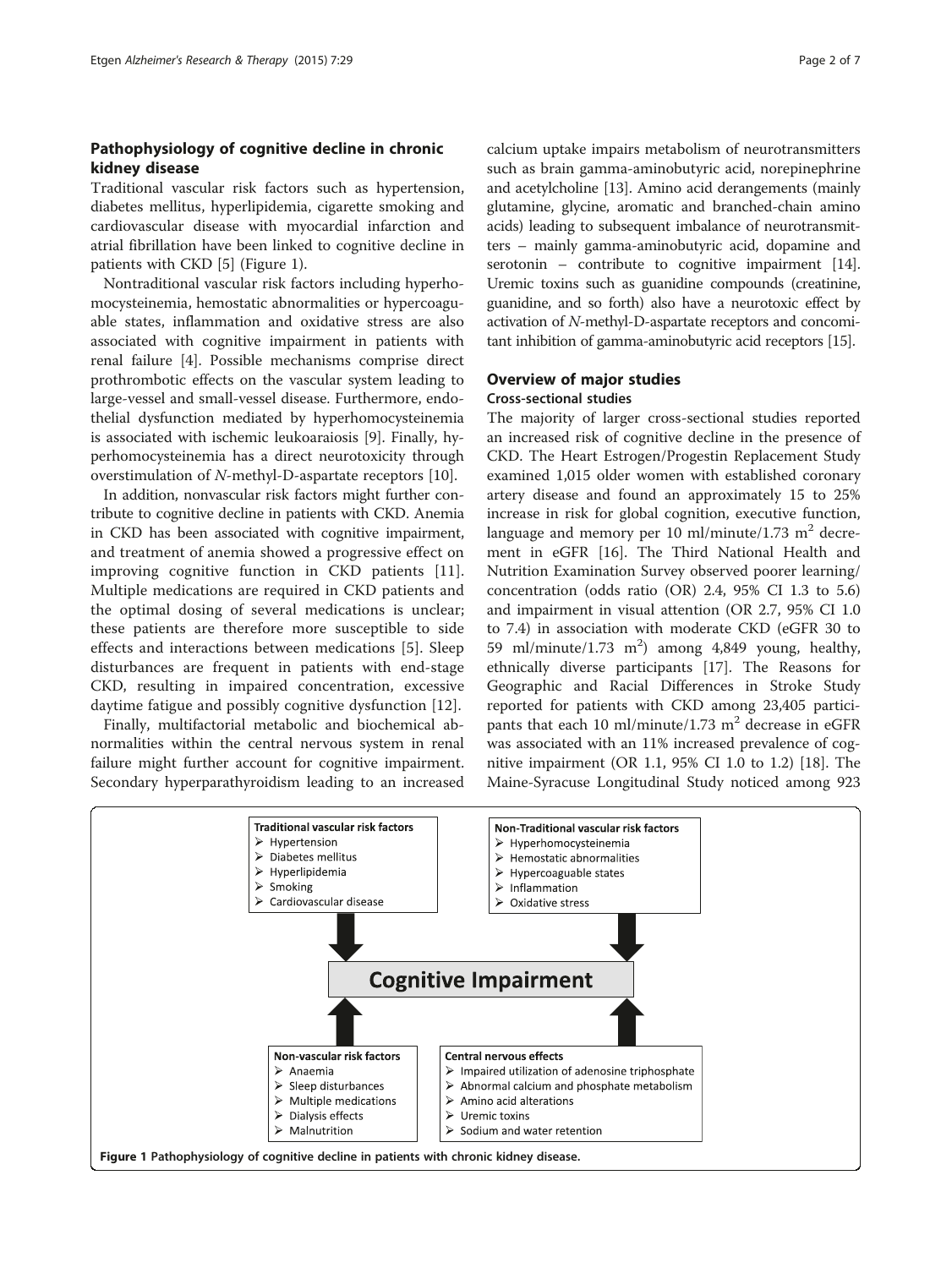individuals free from dementia that global performance and specific cognitive functions were negatively affected early in CKD [\[19](#page-5-0)].

The Chronic Renal Insufficiency Cohort study contributed two analyses. Using six different cognitive tests, the first substudy with 825 participants (mean age 65 years) reported participants with advanced CKD (eGFR <30 ml/minute/1.73 m<sup>2</sup>) were, after multiple adjustment, more likely to have clinically significant cognitive impairment on global cognition (OR 2.0, 95% CI 1.1 to 3.9), naming (OR 1.9, 95% CI 1.0 to 3.3), attention (OR 2.4, 95% CI 1.3 to 4.5), executive function (OR 2.5, 95% CI 1.9 to 4.4) and delayed memory (OR 1.5, 95% CI 0.9 to 2.6) compared with those with mild to moderate CKD (eGFR  $45$  to 59 ml/minute/1.73 m<sup>2</sup>) [\[20](#page-5-0)]. The main Chronic Renal Insufficiency Cohort study found among 3,591 participants a higher prevalence of cognitive impairment in those with lower eGFR (OR 1.5, 95% CI 1.1 to 2.1), independent of traditional vascular risk factors. However, this association was no longer significant after adjustment for hemoglobin concentration [\[21](#page-5-0)].

#### Longitudinal studies

The majority of recent prospective studies found an association between CKD and cognitive decline (Table [1](#page-3-0)). The Cardiovascular Health Cognition Study reported that an increase in creatinine from 1.0 to 2.0 mg/dl was associated with a 26% increased risk of vascular-type dementia [\[22](#page-6-0)]. The Health, Aging, and Body Composition Study demonstrated that more advanced stages of CKD were associated with an increased risk for cognitive impairment [\[23](#page-6-0)]. The German Intervention Project on Cerebrovascular Diseases and Dementia in the Community of Ebersberg study found that moderate-to-severe impaired renal function was associated with incident cognitive impairment after 2 years in a large cohort of older subjects [[24](#page-6-0)]. In the Northern Manhattan Study, decreased kidney function estimated by two different formulas was associated with greater cognitive decline, even in those with mild CKD [[25\]](#page-6-0). The Rush Memory and Aging Project indicated that impaired baseline kidney function was associated with a more rapid rate of cognitive decline, especially in semantic, episodic and working memory, but not in visuospatial abilities or perceptual speed [\[26\]](#page-6-0). The Osaki-Tajiri Project from Japan showed CKD to be strongly associated with incident dementia even after multiple adjustments for cardiovascular risk factors including anemia [\[27\]](#page-6-0). The Maine-Syracuse Longitudinal Study observed a decline in eGFR values being associated with a decline in global cognitive ability, verbal episodic memory and abstract reasoning over time [\[28](#page-6-0)]. The Cardiovascular Health Study demonstrated a higher risk of worsening cognitive function in older adults with lower kidney function [[29\]](#page-6-0).

However, some studies reported nonsignificant or only partial significant results. The Osteoporotic Fractures in Men Study found an independent association between mild-to-moderate impaired renal function and poor executive function at baseline but not with global cognitive impairment or risk of cognitive decline in older men [[30\]](#page-6-0). The Rancho Bernardo study yielded an association between reduced cognitive function at follow-up only for baseline albuminuria and only for men, but neither for women nor for baseline eGFR [\[31](#page-6-0)]. In the French Three C study, no increased risk of cognitive decline or dementia was associated with low eGFR level, although faster decline of renal function was associated with global cognitive decline and incident dementia with vascular component [\[32\]](#page-6-0). The Reasons for Geographic and Racial Differences in Stroke study reported that an impaired eGFR was not associated independently with cognitive impairment if compared with preserved eGFR unless albuminuria was added to the stratification [\[33](#page-6-0)].

#### Meta-analysis

One meta-analysis explored the impact of CKD on cognitive decline. Six cross-sectional studies and six longitudinal studies comprising 54,779 participants could be included in this meta-analysis. Concerning cross-sectional studies, meta-analytic pooling using a random-effects model showed that participants with CKD had a significantly increased risk of cognitive impairment compared with those without CKD (OR 1.65, 95% CI 1.32 to 2.05). Among longitudinal studies, participants with CKD had a significantly increased risk of incident cognitive impairment at follow-up compared with those without CKD (OR 1.39, 95% CI 1.15 to 1.68). Both meta-analyses comprised a significant heterogeneity amongst the studies (degrees of freedom = 9,  $P = 0.0005$  and degrees of freedom = 11,  $P \le 0.0001$ , respectively) [\[34](#page-6-0)]. The association of patients with CKD having a significantly increased risk of cognitive impairment compared with those without CKD remained present independent of the stage of CKD, and was even stronger in the group with moderate-to-severe CKD (GFR <45 ml/minute/1.73 m<sup>2</sup>) compared with mildto-moderate CKD (GFR 45 to 60 ml/minute/1.73 m<sup>2</sup>). Further sensitivity analyses by grouping studies according to various characteristics such as sample size of the study populations, duration of follow-up and method used to evaluate cognitive function yielded no significant differences across studies [[34\]](#page-6-0).

#### Limitations

As pointed out in recent reviews, methodological problems of both cross-sectional studies and longitudinal studies limit their interpretation and may also explain divergent results [\[34,35](#page-6-0)]. Methods for assessing cognitive function showed great variability, ranging from the 6-Item Cognitive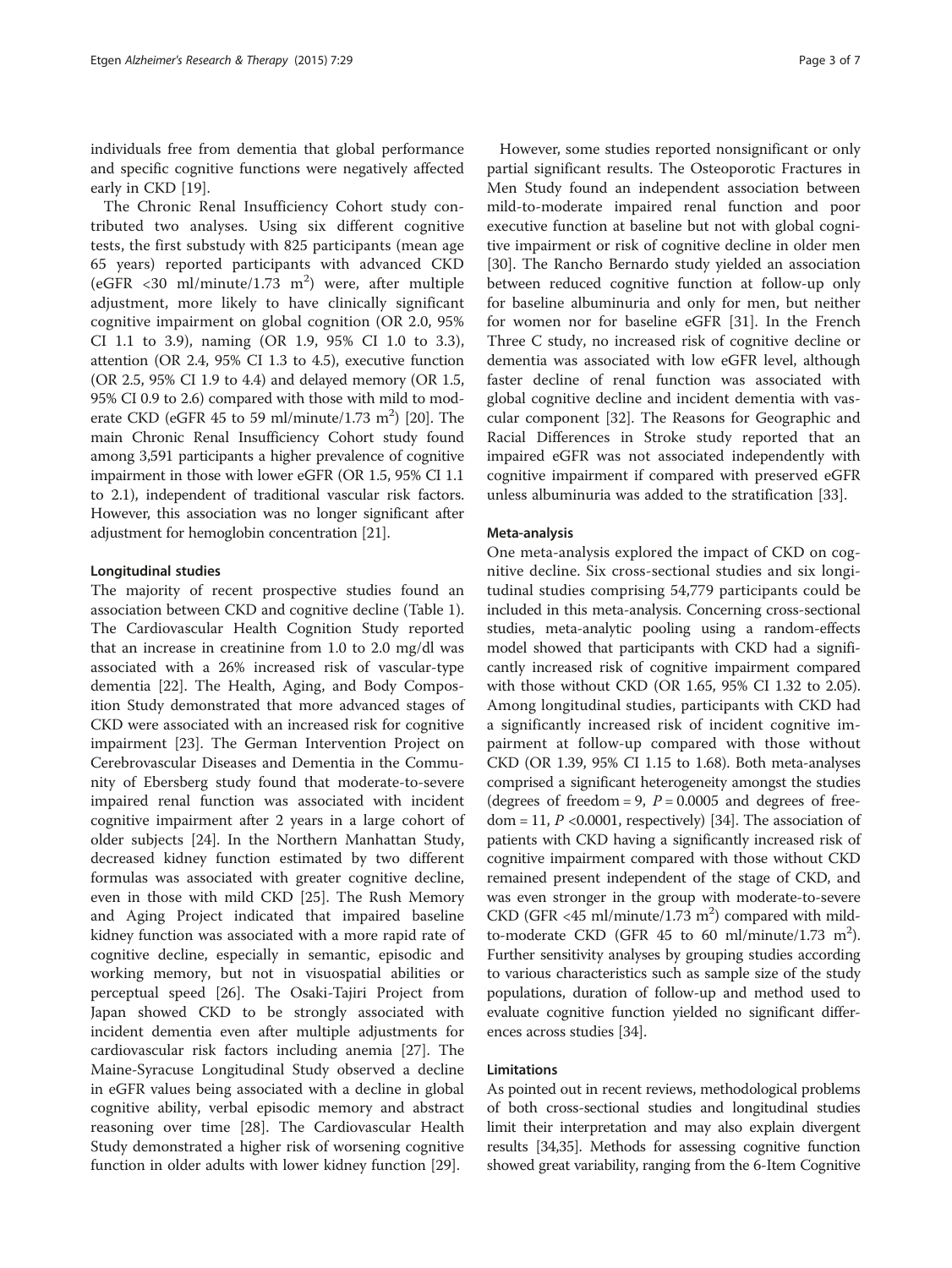| Study                                                              | Participants Mean | age (years) | (years)        | Follow-up Cognitive test                                                | Assessment (1) and<br>classification (2) of<br>renal function                 | <b>Adjustment for confounders</b>                                                                                                   | Result (risk for cognitive decline<br>depending on renal function/<br>proteinuria/albuminuria) |
|--------------------------------------------------------------------|-------------------|-------------|----------------|-------------------------------------------------------------------------|-------------------------------------------------------------------------------|-------------------------------------------------------------------------------------------------------------------------------------|------------------------------------------------------------------------------------------------|
| Osteoporotic Fractures<br>in Men Study [30]                        | 5,929 men         | 74          | 5              | 3MS, Trails B                                                           | $(1)$ MDRD                                                                    | Age, education, race, health status,<br>ADL impairment, alcohol, diabetes,<br>hypertension, CHD, stroke, BMI, PAD                   | Not significant for both<br>tests in both CKD groups                                           |
|                                                                    |                   |             |                |                                                                         | $(2)$ Mild $CKD = eGFR$<br>45 to 59, moderate<br>$CKD = eGFR < 45$            |                                                                                                                                     |                                                                                                |
| Rancho Bernardo<br>Study [31]                                      | 1,345             | 75          | 6.6            | MMSE, Trails B,<br>Category Fluency Test                                | $(1)$ MDRD                                                                    | Age, hypertension, HbA1c,<br>dyslipidemia, education, exercise,<br>alcohol, estrogen, depression                                    | Not significant for eGFR                                                                       |
|                                                                    |                   |             |                |                                                                         | (2) Moderate-to-severe<br>$CKD = eGFR < 60$                                   |                                                                                                                                     | Significant only for men<br>and baseline albuminuria                                           |
| Three C Study [32]                                                 | 7,839             | 74          | $\overline{7}$ | <b>MMSE</b>                                                             | (1) CKD-EPI                                                                   | Age, sex, education, ApoE,<br>hypertension, CHD, dyslipidemia,<br>diabetes, smoking, BMI, stroke                                    | Not significant except for<br>eGFR decline over first 4 years<br>and vascular dementia         |
|                                                                    |                   |             |                |                                                                         | $(2)$ CKD = eGFR <60                                                          |                                                                                                                                     | Borderline risk for proteinuria                                                                |
| Reasons for Geographic<br>and Racial Differences<br>in Stroke [33] | 19,399            | 64          | 3.8            | 6-Item Screener                                                         | (1) CKD-EPI                                                                   | Age, sex, race, education, region,<br>hypertension, diabetes, stroke,<br>CHD, alcohol, smoking                                      | Not significant for eGFR <60                                                                   |
|                                                                    |                   |             |                |                                                                         | $(2)$ CKD = eGFR <60                                                          |                                                                                                                                     | OR 1.30 (95% CI 1.02 to 1.66) for<br>UACR <10 mg/g in eGFR <60                                 |
| Cardiovascular Health<br>Cognition Study [22]                      | 3,349             | 77          | 6              | Cognitive battery<br>testing for dementia<br>similar to DSM-IV criteria | (1) Inverse of creatinine                                                     | Age, sex, race, body weight,<br>education, CHD, stroke, hypertension, (95% CI 1.06 to 1.78)<br>diabetes, smoking, apoE genotype     | 37% increased risk of dementia                                                                 |
|                                                                    |                   |             |                |                                                                         | $(2)$ Moderate CKD = SCr<br>≥1.3 mg/dl for women<br>and $\geq$ 1.5 for men    |                                                                                                                                     |                                                                                                |
| Health, Aging, and Body<br>Composition Study [23]                  | 3,034             | 74          | 2, 4           | 3MS                                                                     | (1) MDRD at baseline                                                          | Age, sex, race, education,<br>diabetes, medication, hypertension,<br>hyperlipidemia, CRP, interleukin-6,<br>hematocrit, CHD, stroke | OR 1.32 (95% CI 1.03 to<br>1.69) for eGFR 45 to 59                                             |
|                                                                    |                   |             |                |                                                                         | $(2)$ CKD = eGFR <60<br>with two subgroups<br>(eGFR 45 to 59 and <45)         |                                                                                                                                     | OR 2.43 (95% CI 1.38 to<br>4.29) for eGFR <45                                                  |
| INVADE study [24]                                                  | 3,697             | 68          | $\overline{2}$ | 6-Item Cognitive<br>Impairment Test                                     | (1) CG at baseline                                                            | Age, sex, smoking, CHD,<br>stroke, hypertension, diabetes,<br>BMI, hyperlipidemia, alcohol,<br>physical activity, depression        | Moderate-to severe CKD: OR<br>2.14 (95% Cl 1.18 to 3.87)                                       |
|                                                                    |                   |             |                |                                                                         | $(2)$ Mild $CKD = eGFR$<br>45 to 59, moderate-to-<br>severe $CKD = eGFR < 45$ |                                                                                                                                     |                                                                                                |

### <span id="page-3-0"></span>Table 1 Major longitudinal studies about the association of chronic kidney disease and cognitive decline (modified after [[34\]](#page-6-0))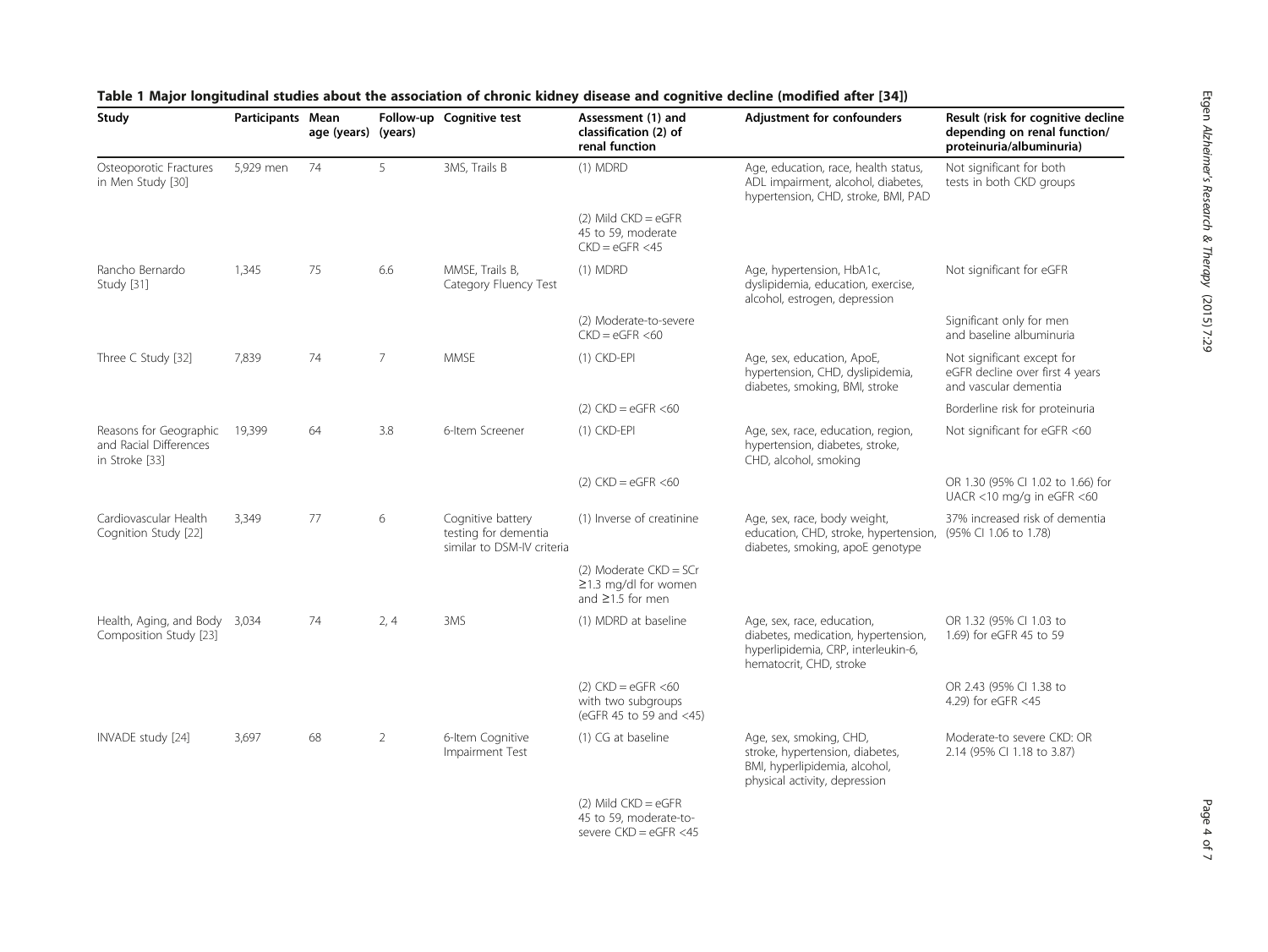| Rush and Memory<br>Aging Project [26]                                   | 886   | 81 | 3.4 | Battery of 19 tests with<br>five cognitive systems | (1) MDRD at baseline                                                 | Age, sex, education, BMI,<br>hemoglobin, physical activity,<br>social activity, hypertension,<br>diabetes, smoking, CHD, stroke,<br>PAD, depression       | Each GFR reduction of<br>$15$ = increased rate of<br>global cognitive decline<br>of being 3 years older |
|-------------------------------------------------------------------------|-------|----|-----|----------------------------------------------------|----------------------------------------------------------------------|-----------------------------------------------------------------------------------------------------------------------------------------------------------|---------------------------------------------------------------------------------------------------------|
|                                                                         |       |    |     |                                                    | $(2)$ CKD = eGFR <60                                                 |                                                                                                                                                           |                                                                                                         |
| Northern Manhattan<br>Study [25]                                        | 2,172 | 72 | 2.9 | <b>TICS</b>                                        | (1) CG + MDRD at baseline                                            | Age, sex, race, education,<br>insurance, hypertension,<br>diabetes, alcohol, smoking,<br>CHD, stroke homocysteine,<br>hematocrit, psychoactive medication | Decline by 0.3 TICS<br>points/year for eGFR <60                                                         |
|                                                                         |       |    |     |                                                    | (2) Mildly reduced renal<br>function = $eGFR$ 60 to 90,<br>eGFR < 60 |                                                                                                                                                           | Decline by 0.2 TICS points/<br>year for $eGFR = 60$ to 90                                               |
| Osaka-Tajiri Project [27]                                               | 497   | 74 | 5   | Clinical Dementia<br>Rating                        | (1) Not described                                                    | Age, sex, education, hypertension,<br>diabetes, dyslipidemia, CHD, anemia                                                                                 | Conversion to dementia<br>OR 5.3 (95% CI 1.7 to 16.2)                                                   |
|                                                                         |       |    |     |                                                    | $(2)$ CKD = eGFR <60 or<br>albuminuria                               |                                                                                                                                                           |                                                                                                         |
| Maine-Syracuse<br>Longitudinal Study [28]                               | 590   | 62 | 5   | Composite scores of<br>VM, VSOM, ST and WM         | $(1)$ MDRD                                                           | Age, sex, education, race,<br>diabetes, BMI, smoking, HDL<br>cholesterol, hypertension                                                                    | Global cognitive ability:<br>$b = 0.21$ SD decline/unit<br>In(eGFR) (95% CI 0.04 to 0.38)               |
|                                                                         |       |    |     |                                                    | $(2)$ CKD = eGFR <60                                                 |                                                                                                                                                           | Verbal episodic memory:<br>$b = 0.28$ SD decline per unit In<br>(eGFR) (95% CI 0.02 to 0.54)            |
|                                                                         |       |    |     |                                                    |                                                                      |                                                                                                                                                           | Abstract reasoning: $b = 0.36$<br>SD decline per unit In(eGFR)<br>(95% CI 0.04 to 0.67)                 |
| Cardiovascular<br>Health Study [29]                                     | 3,907 | 75 | 5.3 | 3MS, DSST                                          | (1) Cystatin C-based eGFR                                            | Age, sex, race, education,<br>smoking, BMI, diabetes,<br>hypertension, CRP,<br>ApoE, depression                                                           | Points/year faster decline:                                                                             |
|                                                                         |       |    |     |                                                    | $(2)$ CKD = eGFR <60                                                 |                                                                                                                                                           | OR 0.64 (95% CI 0.51)<br>to 0.77) in 3MS                                                                |
|                                                                         |       |    |     |                                                    |                                                                      |                                                                                                                                                           | OR 0.42 (95% CI 0.28<br>to 0.56) in DSST                                                                |
| Osaka Follow-up Study for 600<br>Carotid Atherosclerosis,<br>Part 2 [8] |       | 68 | 7.5 | <b>MMSE</b>                                        | $(1)$ MDRD                                                           | Age, sex, ApoE, education,<br>hypertension, diabetes,<br>cerebrovascular events                                                                           | HR 1.96 (95% CI 1.08<br>to 3.58)                                                                        |
|                                                                         |       |    |     |                                                    | $(2)$ CKD = eGFR <60                                                 | brain atrophy, SVD                                                                                                                                        |                                                                                                         |

Table 1 Major longitudinal studies about the association of chronic kidney disease and cognitive decline (modified after [34]) (Continued)

ADL, activities of daily living; ApoE, apolipoprotein E genotype; BMI, body mass index; CG, Cockcroft-Gault equation; CHD, coronary heart disease; CI, confidence interval; CKD, chronic kidney disease; CKD-EPI, Chronic Kidney Disease Epidemiology Collaboration equation; CRP, C-reactive protein; DSST, Digit Symbol Substitution Test; eGFR, estimated glomerular filtration rate (ml/minute/1.73 m<sup>2</sup>); HDL, high-density lipoprotein; HR, hazard ratio; INVADE, Intervention Project on Cerebrovascular Diseases and Dementia in the Community of Ebersberg; 3MS, Modified Mini-Mental State Examination; MDRD, Modification of Diet in Renal Disease; MMSE, Mini-Mental State Examination; OR, odds ratio; PAD, peripheral artery disease; SCr, serum creatinine; SD, standard deviation; ST, scanning and tracking; SVD, small-vessel disease; TICS, telephone interview for cognitive status; UACR, urine albumin–creatinine ratio; VM, verbal episodic memory; VSOM, visual–spatial organization and memory; WM, working memory.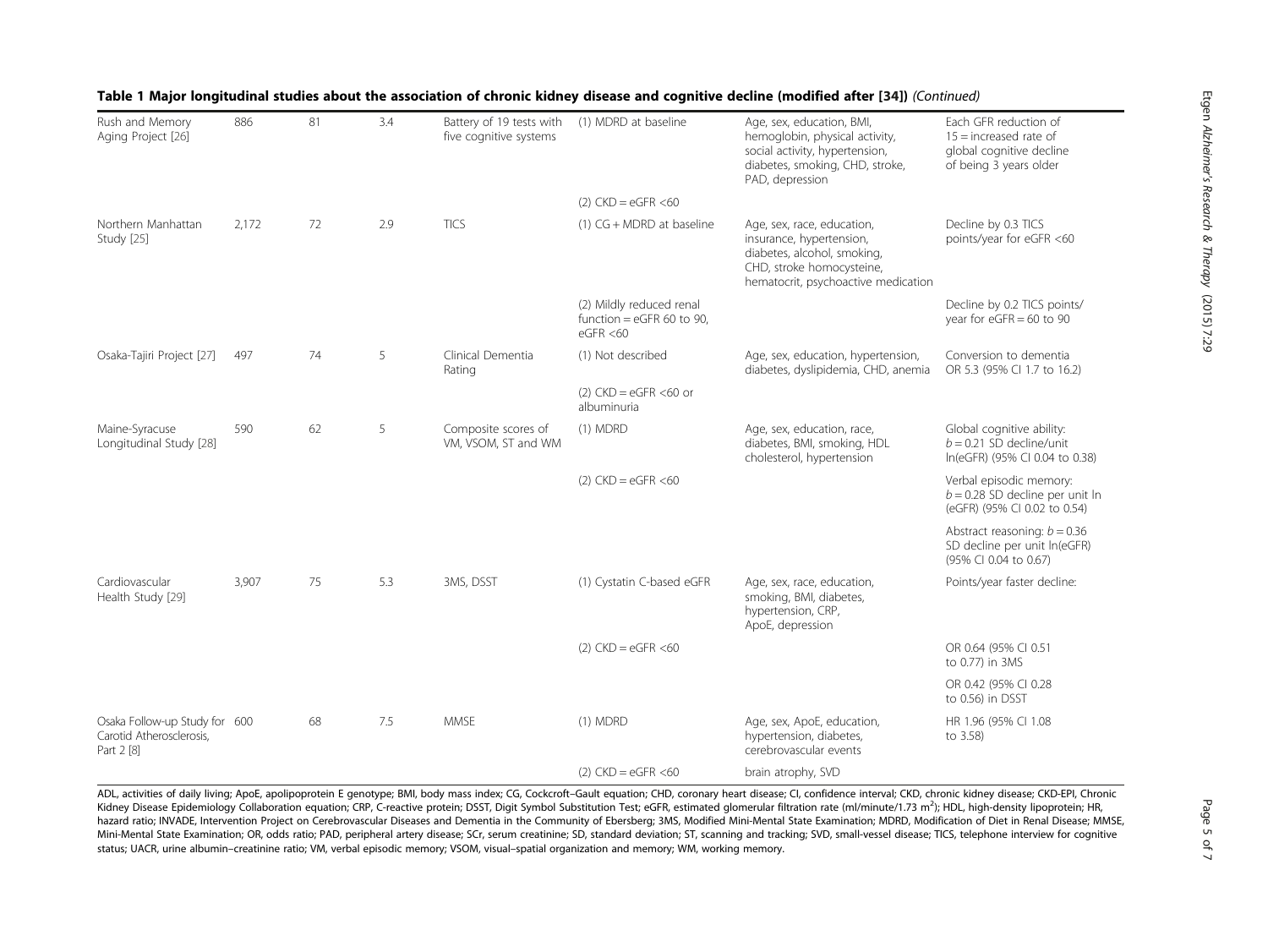<span id="page-5-0"></span>Impairment Test [[24\]](#page-6-0), 6-Item-Screener [\[32](#page-6-0)] or Mini-Mental Status Examination [21,[23,32](#page-6-0)] to a battery of multidomain cognitive tests [16,19,[26\]](#page-6-0). The study population varied from gender specific – for example, women with coronary heart disease [16] or men [\[30](#page-6-0)] – to community-dwelling participants [\[24\]](#page-6-0). The mean age of the study population ranged from 36 years [17] to 81 years [[26](#page-6-0)]. Different methods of assessing CKD were applied (for example, Modification of Diet in Renal Disease equation, Cockcroft–Gault equation, CKD Epidemiology Collaboration equation, cystatin-based eGFR). The more sensitive method of albuminuria was seldom applied. The extent of potential confounders ranged from only a few confounding factors to many, including recent confounders such as physical activity, depression or apolipoprotein E [[35](#page-6-0)].

#### Conclusions and future directions

Data from pathophysiology, anatomy and neuroimaging studies provide substantial background for the hypothesis of an independent association between CKD and cognitive decline, which is further underlined by the results of most cross-sectional and longitudinal studies including one meta-analysis. Therapeutic strategies will account for the different risk factors, but only few intervention trials have been performed. For example, treatment of hyperhomocysteinemia with high daily doses of B vitamins did not affect cognitive outcomes after 1 year in a randomized placebo-controlled trial of 659 advanced CKD patients [[36](#page-6-0)], but it remains unclear whether a substitution in early CKD might be beneficial.

Improving renal anemia by erythropoietin could improve cognitive function, but one double-blind randomized trial of darbepoetin in CKD patients with moderate anemia did not specifically assess cognitive function. Furthermore, darbepoetin did not reduce the major outcome (risk of death, cardiovascular event or renal event) and was associated with an increased risk of stroke, which is a risk factor for dementia [\[37\]](#page-6-0). Successful kidney transplantation yielded long-term improvement in the cognitive performance of patients on chronic dialysis [\[38\]](#page-6-0).

Whether maintaining blood pressure levels lower than current recommendations further reduces the risk of agerelated cognitive decline in patients with and without CKD is currently being investigated in one ongoing large trial (Systolic Blood Pressure Intervention Trial) [\[39](#page-6-0)]. Further research and intervention strategies are required and will help to explore the association of cognitive decline in CKD.

**Note:** This article is part of a series on The impact of acute and chronic medical disorders on accelerated cognitive decline, edited by Carol Brayne and Daniel Davis. Other articles in this series can be found at<http://alres.com/series/medicaldisorders>

#### Abbreviations

CI: Confidence interval; CKD: Chronic kidney disease; eGFR: Estimated glomerular filtration rate; OR: Odds ratio.

#### Competing interests

The author declares that he has no competing interests.

#### Published online: 17 March 2015

#### References

- 1. Norton S, Matthews FE, Barnes DE, Yaffe K, Brayne C. Potential for primary prevention of Alzheimer's disease: an analysis of population-based data. Lancet Neurol. 2014;13:788–94.
- 2. Petersen RC. Clinical practice. Mild cognitive impairment. N Engl J Med. 2011;364:2227–34.
- 3. Etgen T, Sander D, Bickel H, Förstl H. Mild cognitive impairment and dementia: the importance of modifiable risk factors. Dtsch Arztebl Int. 2011;108:743–50.
- 4. Madero M, Gul A, Sarnak MJ. Cognitive function in chronic kidney disease. Semin Dial. 2008;21:29–37.
- 5. Etgen T, Bickel H, Förstl H. Metabolic and endocrine factors in mild cognitive impairment. Ageing Res Rev. 2010;9:280–8.
- 6. O'Rourke MF, Safar ME. Relationship between aortic stiffening and microvascular disease in brain and kidney: cause and logic of therapy. Hypertension. 2005;46:200–4.
- 7. Toyoda K, Ninomiya T. Stroke and cerebrovascular diseases in patients with chronic kidney disease. Lancet Neurol. 2014;13:823–33.
- 8. Miwa K, Tanaka M, Okazaki S, Furukado S, Yagita Y, Sakaguchi M, et al. Chronic kidney disease is associated with dementia independent of cerebral small-vessel disease. Neurology. 2014;82:1051–7.
- 9. Hassan A, Hunt BJ, O'Sullivan M, Bell R, D'Souza R, Jeffery S, et al. Homocysteine is a risk factor for cerebral small vessel disease, acting via endothelial dysfunction. Brain. 2004;127:212–9.
- 10. Bugnicourt JM, Godefroy O, Chillon JM, Choukroun G, Massy ZA. Cognitive disorders and dementia in CKD: the neglected kidney–brain axis. J Am Soc Nephrol. 2013;24:353–63.
- 11. Stivelman JC. Benefits of anaemia treatment on cognitive function. Nephrol Dial Transplant. 2000;15 Suppl 3:29–35.
- 12. Iliescu EA, Coo H, McMurray MH, Meers CL, Quinn MM, Singer MA, et al. Quality of sleep and health-related quality of life in haemodialysis patients. Nephrol Dial Transplant. 2003;18:126–32.
- 13. Smogorzewski MJ. Central nervous dysfunction in uremia. Am J Kidney Dis. 2001;38:S122–8.
- 14. Biasioli S, D'Andrea G, Feriani M, Chiaramonte S, Fabris A, Ronco C, et al. Uremic encephalopathy: an updating. Clin Nephrol. 1986;25:57–63.
- 15. De Deyn PP, Vanholder R, Eloot S, Glorieux G. Guanidino compounds as uremic (neuro)toxins. Semin Dial. 2009;22:340–5.
- 16. Kurella M, Yaffe K, Shlipak MG, Wenger NK, Chertow GM. Chronic kidney disease and cognitive impairment in menopausal women. Am J Kidney Dis. 2005;45:66–76.
- 17. Hailpern SM, Melamed ML, Cohen HW, Hostetter TH. Moderate chronic kidney disease and cognitive function in adults 20 to 59 years of age: Third National Health and Nutrition Examination Survey (NHANES III). J Am Soc Nephrol. 2007;18:2205–13.
- 18. Kurella Tamura M, Wadley V, Yaffe K, McClure LA, Howard G, Go R, et al. Kidney function and cognitive impairment in US adults: the Reasons for Geographic and Racial Differences in Stroke (REGARDS) Study. Am J Kidney Dis. 2008;52:227–34.
- 19. Elias MF, Elias PK, Seliger SL, Narsipur SS, Dore GA, Robbins MA. Chronic kidney disease, creatinine and cognitive functioning. Nephrol Dial Transplant. 2009;24:2446–52.
- 20. Yaffe K, Ackerson L, Kurella Tamura M, Le Blanc P, Kusek JW, Sehgal AR, et al. Chronic kidney disease and cognitive function in older adults: findings from the chronic renal insufficiency cohort cognitive study. J Am Geriatr Soc. 2010;58:338–45.
- 21. Kurella Tamura M, Xie D, Yaffe K, Cohen DL, Teal V, Kasner SE, et al. Vascular risk factors and cognitive impairment in chronic kidney disease: the Chronic Renal Insufficiency Cohort (CRIC) study. Clin J Am Soc Nephrol. 2011;6:248–56.